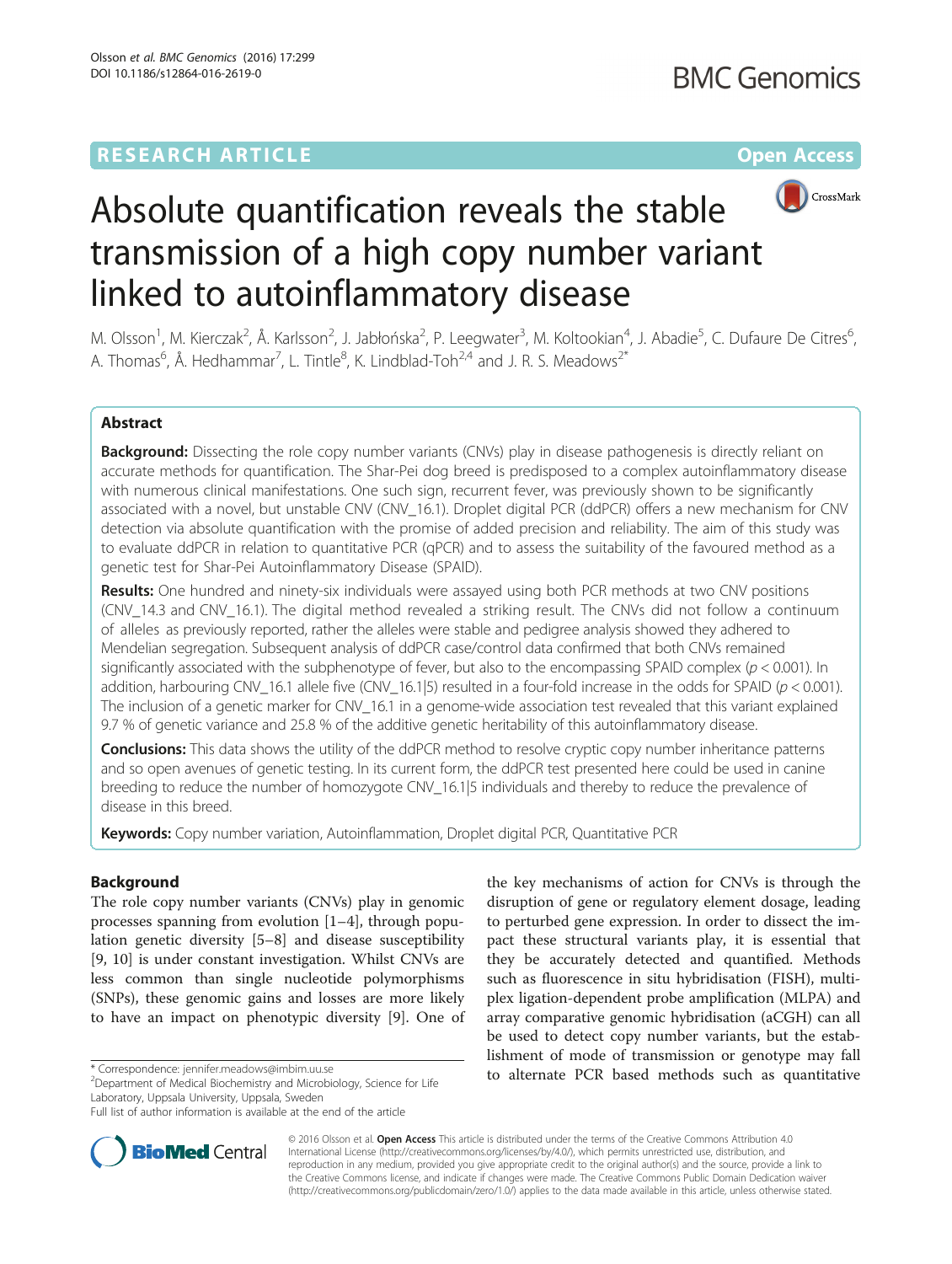PCR (qPCR), or more recently, droplet digital PCR (ddPCR).

The detection of canine CNVs has advanced dramatically from the first array CGH which revealed 155 variants [[11\]](#page-7-0), through to a catalogue of more than 1,600 polymorphisms which have been assayed in both domestic dogs and a variety of members from the Canidae family [[5](#page-7-0)–[8\]](#page-7-0). Through these studies and others (summarised in [\[12](#page-7-0)]), we have gained insight into what sets domestic dogs apart from their wild ancestors (e.g. a CNV gain in a region encompassing AMY2B drives increased amylase activity and the ability for domestic animals to digest a starch rich diet [\[1\]](#page-7-0)) and an understanding of dog phenotypic diversity and disease susceptibility (e.g. a copy number gain encompassing FGF3, FGF4 and FGF19 which results in the breed defining dorsal ridge of the Rhodesian and Thai Ridgeback, but also predisposes these breeds to dermoid sinus [\[13](#page-7-0)]). The link between genotype and phenotype relies not only on the ability to identify CNVs, but also on the accuracy of variant quantification. If the CNV is to be used diagnostically, the importance of the latter cannot be overestimated.

This study focuses on two breed specific CNVs found in the Chinese Shar-Pei; the "traditional" (14.3 kb) variant and the "meatmouth" (16.1 kb) variant, located in an overlapping region of chromosome 13 [\[14](#page-7-0)]. It has been reported that a high copy number of the 16.1 kb variant is associated with the increased expression of Hyaluronan Synthase 2 (HAS2), the driver of long-chain hyaluronan (HA) synthesis [\[14](#page-7-0), [15](#page-7-0)]. The elevated expression of HAS2 results in cutaneous hyaluronosis, creating the Shar-Pei's distinctive thickened and folded skin [[16](#page-7-0)–[18](#page-7-0)]. The increased copy number of the 16.1 kb variant was also shown to be significantly correlated to the occurrence of a breed specific fever syndrome [[14](#page-7-0)]. It was hypothesised that the recurring fever followed the cyclical over production and subsequent degradation of HA and that low molecular weight HA was acting as a danger associated molecular pattern (DAMP) triggering the release of inflammatory interleukins [\[14](#page-7-0), [19](#page-7-0)].

More recently it was reported that this fever syndrome was actually one of a spectrum of clinical signs including arthritis, ear (otitis) and skin (vesicular hyaluronosis) inflammation and amyloidosis that were encompassed by the larger Shar-Pei Autoinflammatory Disease (SPAID) [[20\]](#page-7-0). In a genetic study which utilised 250 carefully phenotyped individuals, genome wide association analyses showed that the five clinical signs of SPAID overlapped one genetic locus; a region which also encompassed HAS2 and both the 14.3 kb and the 16.1 kb copy number variants [\[20](#page-7-0)].

When the 14.3 kb and the 16.1 kb CNVs were first measured, the methodology employed was quantitative

PCR (qPCR) [[14\]](#page-7-0). This was a primer-limited multiplex qPCR where the result of an unknown individual was calibrated to the result of an individual with known diploid copy number (i.e.  $CNV = 2$ ). The error in this measurement was therefore a composite of the errors from four PCR reactions (two individuals for both a target CNV and reference PCR) and quadruplet replications. When applied to the 16.1 kb variant this resulted in a continuum of copy number estimates, from two to fifteen or more [[14](#page-7-0)]. An alternative to qPCR is droplet digital PCR (ddPCR). In the latter case, restriction digested DNA and a multiplex PCR mix are evenly partitioned across many thousands of oil droplets. After the completion of thermocycling, the initial concentration of template DNA is determined from the Poisson distribution of positive (those containing amplified target, be it CNV or reference) and negative (those containing no amplified target) reaction droplets [[21\]](#page-7-0). Results comparing the two PCR methodologies have generally shown gains in precision and reproducibility when using ddPCR versus qPCR [[22](#page-7-0)–[24](#page-7-0)] although, as noted by others, this can come at an increased cost per reaction [\[25](#page-7-0)].

With the recent advancement in defining Shar-Pei Autoinflammatory Disease and the availability of alternate methods of quantifying copy number variants, the aims of the current study were three-fold, i) to identify a reliable CNV measurement method (quantitative PCR versus droplet digital PCR), ii) to apply that method to investigate the relationship between CNV load, the occurrence of SPAID and SPAID sub-phenotypes and iii) to assess the utility of CNV variants as a genetic test for SPAID.

#### Results

### Droplet digital PCR has reduced variability compared to quantitative PCR

Copy numbers were measured for 196 Shar-Pei (Additional file [1](#page-6-0): Table S1) with three assays (Assay-CNV-East, Assay-CNV-759 and Assay-CNV-E, Fig. [1a](#page-2-0)) and two methodologies, droplet digital PCR (ddPCR) and quantitative PCR (qPCR). The relationship between assays and methodologies is illustrated in Fig. [1](#page-2-0). The linear correlation between methodologies was found to be the highest for CNV-East ( $r^2$  = 0.72, Fig. [1b\)](#page-2-0), followed by CNV-759  $(r^2 = 0.64)$  and was the lowest for CNV-E  $(r^2 = 0.44)$ . The value for CNV\_14.3 as measured by Assay-CNV-East was on average 0.14 CNVs smaller when measured by ddPCR than qPCR. For CNV\_16.1 the pattern was discordant with CNV measures on average 3.44 and 0.77 larger (Assay-CNV-759 and Assay-CNV-E respectively), when measured with ddPCR compared to qPCR. Whilst qPCR CNV measures for one individual were not always in agreement between Assay-CNV-759 and Assay-CNV-E (Average CNV difference  $= 2.66 \pm 2.60$ ),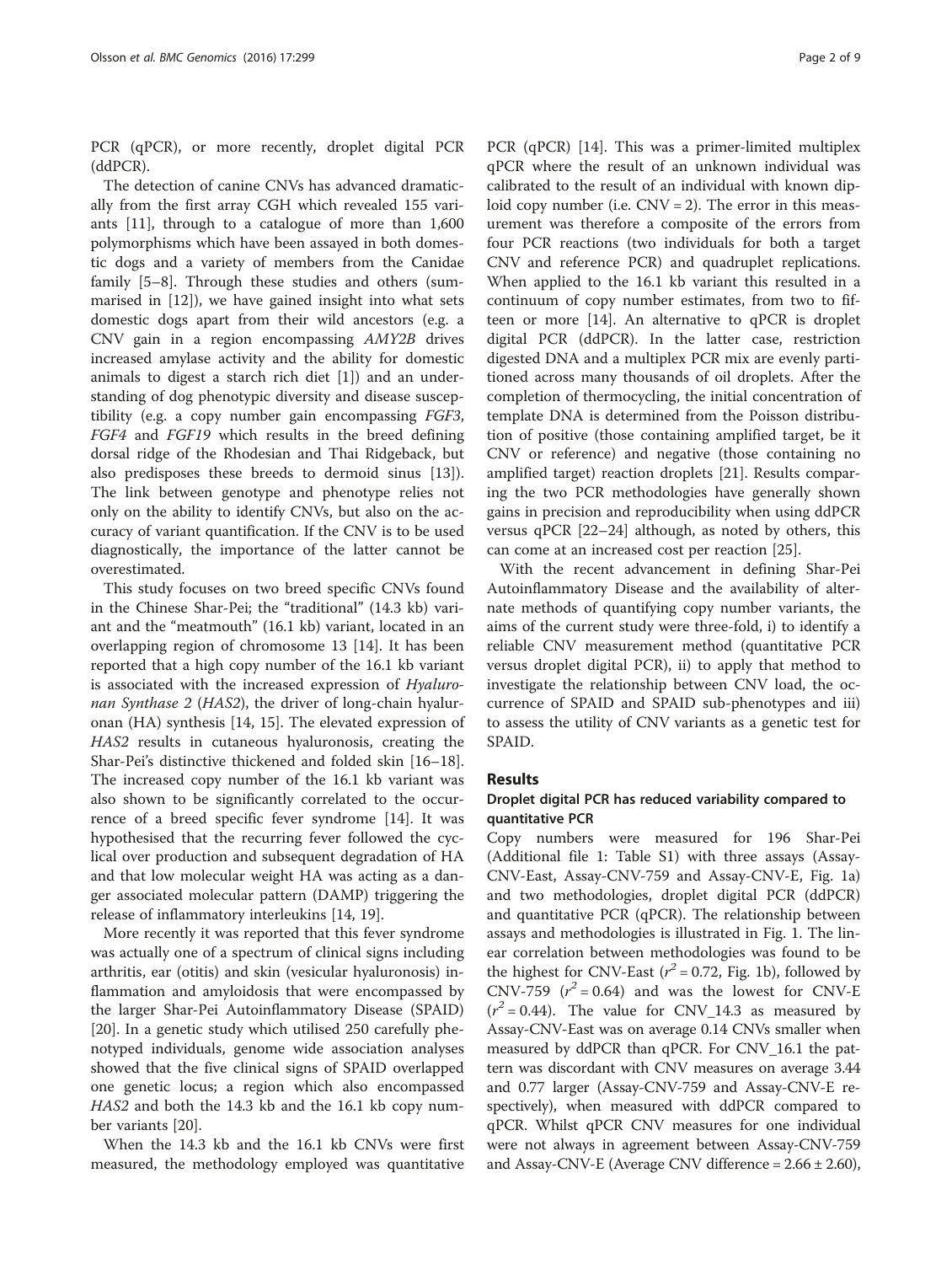<span id="page-2-0"></span>

they were in extremely close agreement when measured with ddPCR (Average CNV difference =  $0.01 \pm 0.52$ ). Examples of these inconsistencies in qPCR compared to ddPCR at an individual level are illustrated in Additional file [2](#page-6-0): Figure S1. From this point forward, the results of Assay-CNV-759 and Assay-CNV-E will be presented as the result for CNV\_16.1, as the former were interchangeable.

### Breed specific CNVs are stable and inherited in a bi-allelic fashion

ddPCR showed clearly that the results for both CNV\_14.3 and CNV\_16.1 formed three clusters (CNV\_14.3: 2, 4, 6; CNV\_16.1: 2, 6, 10) suggesting that these copy number variants may be acting as stably inherited alleles. We tested this hypothesis in extended pedigrees ( $n = 92$ , Fig. 2; Additional file [1:](#page-6-0) Table S1; Additional file [2](#page-6-0): Figure S2)

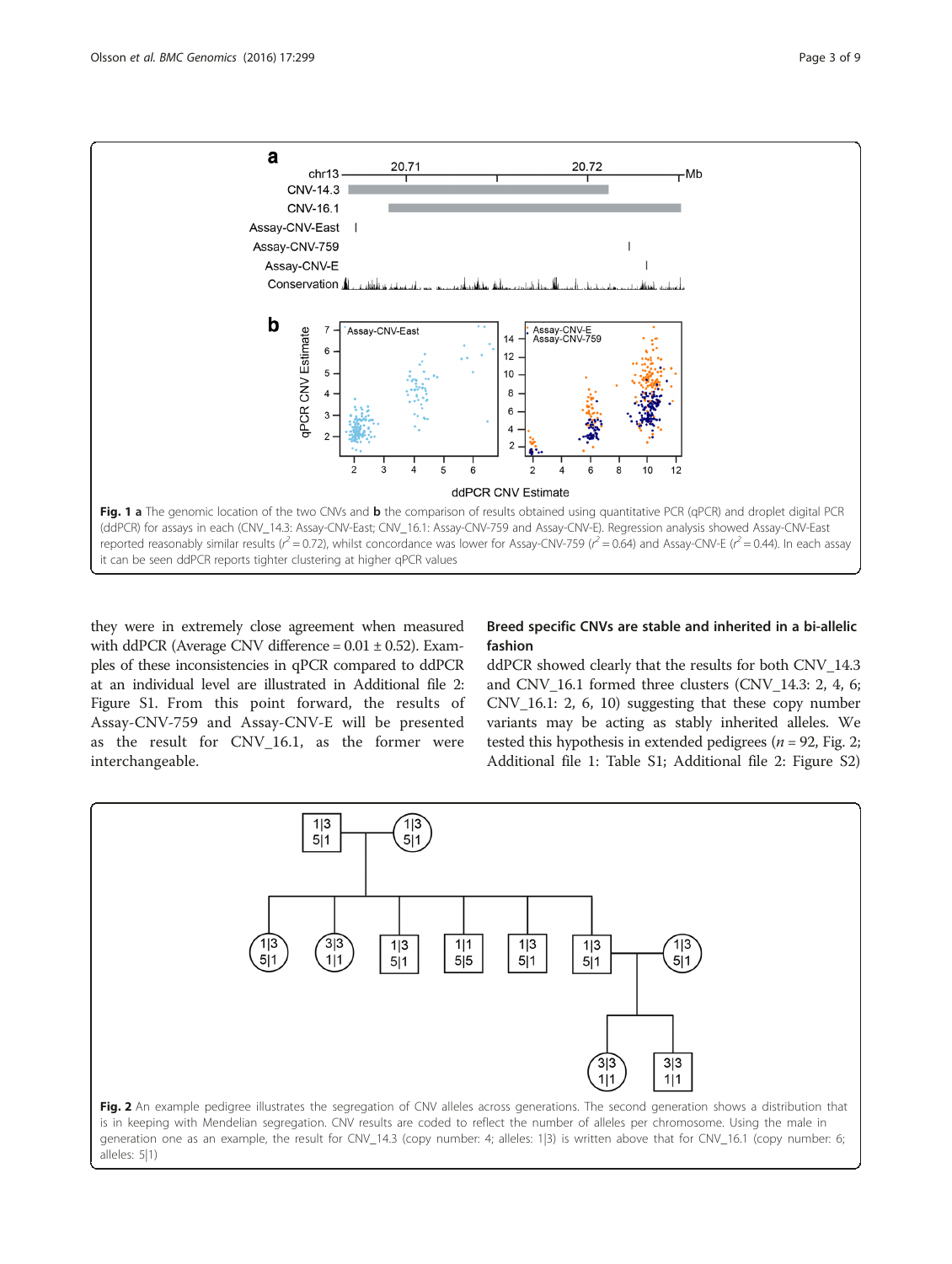<span id="page-3-0"></span>and found that this was in fact true. CNV\_14.3 was demonstrated to have two alleles comprising either 1 or 3 copies and for CNV\_16.1, alleles of 1 or 5 copies were shown. For the full set of individuals included in the study  $(n = 327)$ , no alternate combinations were observed.

A pattern of CNV genotype segregation was observed whereby  $CNV_14.3 = 2/CNV_16.1 = 10$  accounted for 64.5 % of the CNV pairs, followed by CNV  $14.3 = 4/$  $CNV_16.1 = 6$  (30.3 %) and  $CNV_14.3 = 6/CNV_16.1 = 2$ (4.3 %). However we also recorded the following pairs,  $CNV_14.3 = 4/CNV_16.1 = 2 (0.6 %)$  and  $CNV_14.3 = 2/$  $CNV_16.1 = 6$  (0.03 %).

### CNV\_16.1 is associated with increased HAS2 expression and SPAID risk

Olsson et al., [\[14](#page-7-0)] showed that the expression of genes HAS2 and HASas increased with increasing CNV\_16.1 copy number. This experiment was replicated using their gene expression measures and new ddPCR calculations of copy number for the assayed fibroblast DNA. The same trend of increased gene expression with CNV\_16.1 copy number was observed (Additional file [2:](#page-6-0) Figure S3).

The ddPCR method provided the resolution required to demonstrate that both duplications were stably transmitted. In order to assess disease correlation, phenotype positive and negative genotype and allele counts were made (Table 1), and 2x2 allele risk- and odds- ratio calculations performed (Table [2](#page-4-0)). As reported above, 64.5 % of duplication pairs form the pattern of  $CNV_16.1 = 10/$  $CNV_14.3 = 2$ . This was patterned carried forward to Table 1, where a high proportion both  $CNV_16.1 = 10$  and CNV\_14.3 = 2 were recorded in affected individuals in each disease set. It was shown previously that CNV\_14.3 and CNV\_16.1 are breed specific variants, and that a copy number of two is observed at both genomic locations in all other breeds [\[14\]](#page-7-0). We therefore assessed the link between CNV\_16.1 and disease, and not CNV\_14.3.

As reported in Table 1, the CNV\_16.1 allele 5 (CNV\_16.1|5) is the variant highly significantly associated to SPAID ( $p < 0.0001$ ), and confered a greater than four fold increase in odds-ratio (Table [2](#page-4-0)). Similar odds ratios were noted for four of the five phenotypes of SPAID, but not for Amyloidosis.

#### CNV\_16.1 is predictive of disease risk

The utility of CNV\_16.1 and CNV\_14.3 in a genetic test for SPAID was evaluated using random forest (RF) [[26](#page-7-0)] and J48 decision trees [[27\]](#page-7-0). Given the low membership of C1 ( $n = 34$ ), a comparison with C2 ( $n = 80$ ) was also calculated. The best model was generated using the data set containing the allelic information from both CNVs and the maximum number of participants  $(C2 \text{ RF} \text{ AUC} =$ 0.613, Table [3\)](#page-4-0), although the performance of all models compared using the C2 control group were similar (maximum AUC difference 0.014).

#### Local genomic architecture may explain lower than expected AUC

In the genome wide association analysis (GWAS) of SPAID, Olsson et al. [\[20](#page-7-0)] noted high linkage disequilibrium (LD,  $r^2 > 0.8$ ) across the genomic regions associated with all five SPAID sub-phenotypes. A GWAS was repeated with the addition of CNV\_16.1 as a biallelic marker to the genome wide set. With our reduced cohort (SPAID,  $n = 155$ ; C1,  $n = 34$ ) and the same methodology as reported previously [[20](#page-7-0)], we found that whilst not reaching genomewide significance  $(\lambda = 1.04; p_{CNV~16.1} = 2.78 \times 10^{-5};$  $p_{\text{Bonferroni}} = 4.55 \times 10^{-7}$ , the CNV marker explained

**Table 1** Genotype and allele counts for the age limited SPAID cohort and each subphenotype therein<sup>a</sup>

|          | . .      | <b>SPAID</b> <sup>b</sup> |    | Fever  |                          | Arthritis    |                              | . .<br>Vesicular Hyaluronosis |                          | Otitis         |                | Amyloidosis <sup>c</sup> |                          |
|----------|----------|---------------------------|----|--------|--------------------------|--------------|------------------------------|-------------------------------|--------------------------|----------------|----------------|--------------------------|--------------------------|
|          |          | $^{+}$                    | ٠  | $^{+}$ | $\overline{\phantom{a}}$ | $+$          | $\qquad \qquad \blacksquare$ | $^{+}$                        | $\overline{\phantom{a}}$ | $^{+}$         |                | $^{+}$                   | $\overline{\phantom{a}}$ |
|          | Genotype |                           |    |        |                          |              |                              |                               |                          |                |                |                          |                          |
| CNV_14.3 | 2        | 128                       | 15 | 93     | 30                       | 62           | 28                           | 35                            | 36                       | 31             | 43             | 28                       | 13                       |
|          | 4        | 24                        | 17 | 20     | 19                       | 17           | 15                           | 9                             | 19                       | $\overline{2}$ | 25             | 2                        | $\overline{4}$           |
|          | 6        | 3                         | 2  |        | $\overline{2}$           | $\mathbf 0$  | 3                            | $\mathbf 0$                   | 3                        |                | 3              |                          | $\mathbf 0$              |
| CNV_16.1 | 2        | 3                         | 3  |        | 3                        | $\mathbf{0}$ | $\overline{4}$               | $\mathbf 0$                   | 4                        |                | $\overline{4}$ |                          | $\mathbf{0}$             |
|          | 6        | 25                        | 16 | 21     | 18                       | 17           | 15                           | 9                             | 19                       | 2              | 25             | 3                        | $\overline{4}$           |
|          | 10       | 127                       | 15 | 92     | 30                       | 62           | 27                           | 35                            | 35                       | 31             | 42             | 27                       | 13                       |
|          | Allele   |                           |    |        |                          |              |                              |                               |                          |                |                |                          |                          |
| CNV_14.3 |          | 280                       | 47 | 206    | 79                       | 141          | 71                           | 79                            | 91                       | 64             | 111            | 58                       | 30                       |
|          | 3        | 30                        | 21 | 22     | 23                       | 17           | 21                           | 9                             | 25                       | $\overline{4}$ | 31             | $\overline{4}$           | $\overline{4}$           |
| CNV_16.1 |          | 31                        | 22 | 23     | 24                       | 17           | 23                           | 9                             | 27                       | $\overline{4}$ | 33             | 5                        | $\overline{4}$           |
|          | 5        | 279                       | 46 | 205    | 78                       | 141          | 69                           | 79                            | 89                       | 64             | 109            | 57                       | 30                       |

<sup>a</sup>The proportion of each cohort (affected/unaffected) was, SPAID (155/34), Fever (114/51), Arthritis (79/46), Vesicular Hyaluronosis (44/58), Otitis (34/71). <sup>b</sup>SPAID negative is equivalent to C1. <sup>c</sup>Amyloidosis (31/17) is not age limited, rather a negative result was determined by post-mortem histopathology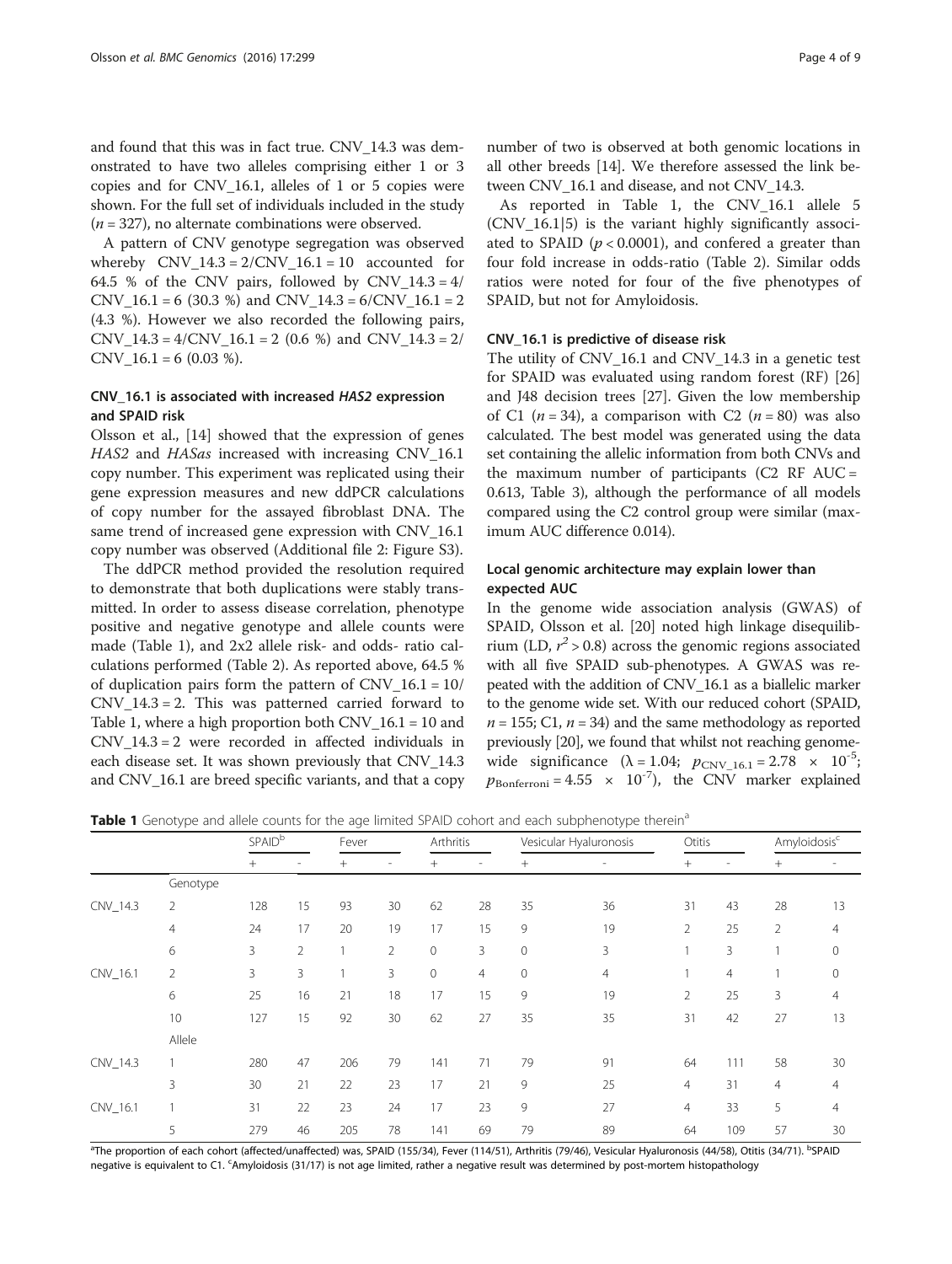<span id="page-4-0"></span>Table 2 Risk- and odds-ratio test results for the disease associated allele (CNV-16.1, allele 5) and control group C1

| Risk Allele     |       | SPAID                 |                | Fever   |                | Arthritis |                    | Vesicular Hyaluronosis Otitis |                                                             |        |                 | Amyloidosis <sup>a</sup> |               |
|-----------------|-------|-----------------------|----------------|---------|----------------|-----------|--------------------|-------------------------------|-------------------------------------------------------------|--------|-----------------|--------------------------|---------------|
| CNV_16.1 5 Risk |       | 1.31                  |                |         |                |           |                    |                               | 1.17–1.46 1.33 1.12–1.58 1.32 1.11–1.57 1.33 1.11–1.59 1.39 |        | 1.17–1.66 1.04  |                          | $0.90 - 1.20$ |
|                 | adds. | 4.10                  | 2.48-6.74 4.26 |         | 2.19–8.30 3.97 |           | $1.94 - 8.11$ 4.20 |                               | 1.78-9.89                                                   | 7.65   | 2.47-23.71 1.52 |                          | $0.38 - 6.09$ |
|                 |       | $p$ -value < $0.0001$ |                | <0.0001 |                | 0.0002    |                    | 0.0010                        |                                                             | 0.0001 |                 | 0.7163                   |               |

<sup>a</sup>C3 and not C1 (SPAID negative) allele counts were used for the comparison to the Amyloidosis subphenotype as C1 individuals were not all assessed for the absence of amyloid deposits in kidney tissues. Fisher two tailed exact probability test was used to calculate significance using allele counts from Table [1](#page-3-0)

approximately 10 % of the genetic variance  $(CNV_16.1 =$ 9.7 %) and close to 25 % of the genetic heritability  $(CNV_16.1 = 25.8 %).$ 

#### **Discussion**

We assessed the ability of two PCR methods, quantitative PCR (qPCR) and droplet digital PCR (ddPCR), to accurately quantify two breed specific CNVs in relation to the susceptibility of Shar-Pei Autoinflammatory Disease (SPAID). We found that whilst disease association remained highly significant whether the CNV assays were measured with either qPCR or ddPCR (All assays, either control group; Mann Whitney p-value < 0.001), only ddPCR allowed for the true bi-allelic pattern of inheritance to be followed. In fact, ddPCR also revealed that whilst CNV pairs were typically inherited in a predictable manner, e.g. CNV\_14.3 = 2 copies with  $CNV_16.1 = 10$  copies), recombination does occur at this part of the genome and other combinations of results are observable, albeit at a much lower frequency. The continuum of CNV values we observed when using the qPCR method has also been noted by others using similar means [\[28](#page-7-0)]. It is likely that their ability to resolve copy number alleles would also improve with ddPCR. This point is extremely important in the context of genetic testing and future breeding programs.

The reasons as to why ddPCR was able to more clearly resolve copy number in this setting may simply be due to the mechanics of that method versus qPCR. For example, in our hands and with a subset of 50 samples, we generated and read approximately 13,000 droplets per individual tested. Of those accepted droplets, 6,000 on average contained the VIC labelled reference PCR product which equates to 6,000 separate C7orf28b 90 bp PCR products (Additional file [2](#page-6-0): Table S3). This is in comparison to the four PCR replicates that were measured for qPCR. The number of FAM droplets is dependent on the number of 16.1 kb or 14.3 kb segments and so averaging this value was not appropriate. There are also differences in the way the two methods estimate errors and also CNV results, e.g. the normalisation to a reference individual for the delta delta CT method of qPCR versus absolute concentration calculation of ddPCR [[21\]](#page-7-0).

However, the differences in copy number results (Fig. [1b](#page-2-0)) may also be a reflection of the architecture in surveyed genome region. It is known that PCR can be more challenging in GC rich regions, but this does not seem to be a contributing factor in this case. Both Shar-Pei copy number elements, and the 100 kb region encompassing them, are estimated to slightly less than the average GC content for dog and a set of primates

**Table 3** The comparison of two classification models of SPAID using alternate control groups<sup>a</sup>

| Genotypes from marker(s) | Control group  | Tree      | TP    | <b>FP</b> | Precision | Recall | F-measure | <b>AUC</b> |
|--------------------------|----------------|-----------|-------|-----------|-----------|--------|-----------|------------|
| CNV 14.3 and CNV 16.1    | C <sub>2</sub> | J48       | 0.715 | 0.389     | 0.706     | 0.715  | 0.708     | 0.605      |
|                          |                | <b>RF</b> | 0.715 | 0.389     | 0.706     | 0.715  | 0.708     | 0.613      |
|                          | C1             | J48       | 0.810 | 0.822     | 0.671     | 0.810  | 0.734     | 0.575      |
|                          |                | <b>RF</b> | 0.810 | 0.822     | 0.671     | 0.810  | 0.734     | 0.575      |
| CNV_14.3                 | C <sub>2</sub> | J48       | 0.715 | 0.389     | 0.706     | 0.715  | 0.708     | 0.605      |
|                          |                | <b>RF</b> | 0.715 | 0.389     | 0.706     | 0.715  | 0.708     | 0.611      |
|                          | C1             | J48       | 0.820 | 0.820     | 0.673     | 0.820  | 0.739     | 0.457      |
|                          |                | <b>RF</b> | 0.820 | 0.820     | 0.673     | 0.820  | 0.739     | 0.575      |
| CNV 16.1                 | C <sub>2</sub> | J48       | 0.681 | 0.473     | 0.661     | 0.681  | 0.661     | 0.599      |
|                          |                | <b>RF</b> | 0.711 | 0.391     | 0.702     | 0.711  | 0.704     | 0.612      |
|                          | C1             | J48       | 0.820 | 0.820     | 0.673     | 0.820  | 0.739     | 0.457      |
|                          |                | <b>RF</b> | 0.810 | 0.822     | 0.671     | 0.810  | 0.734     | 0.580      |

<sup>a</sup>Two control groups were considered. Control 2 (C2, n = 80) contained all dogs free from SPAID, irrespective of age, whilst Control 1 (C1, n = 34) included only those individuals older than 60 months with no signs of SPAID. The counts required to calculate the receiver operator curve (ROC) area are reported, including true positive (TP) and false positive (FP)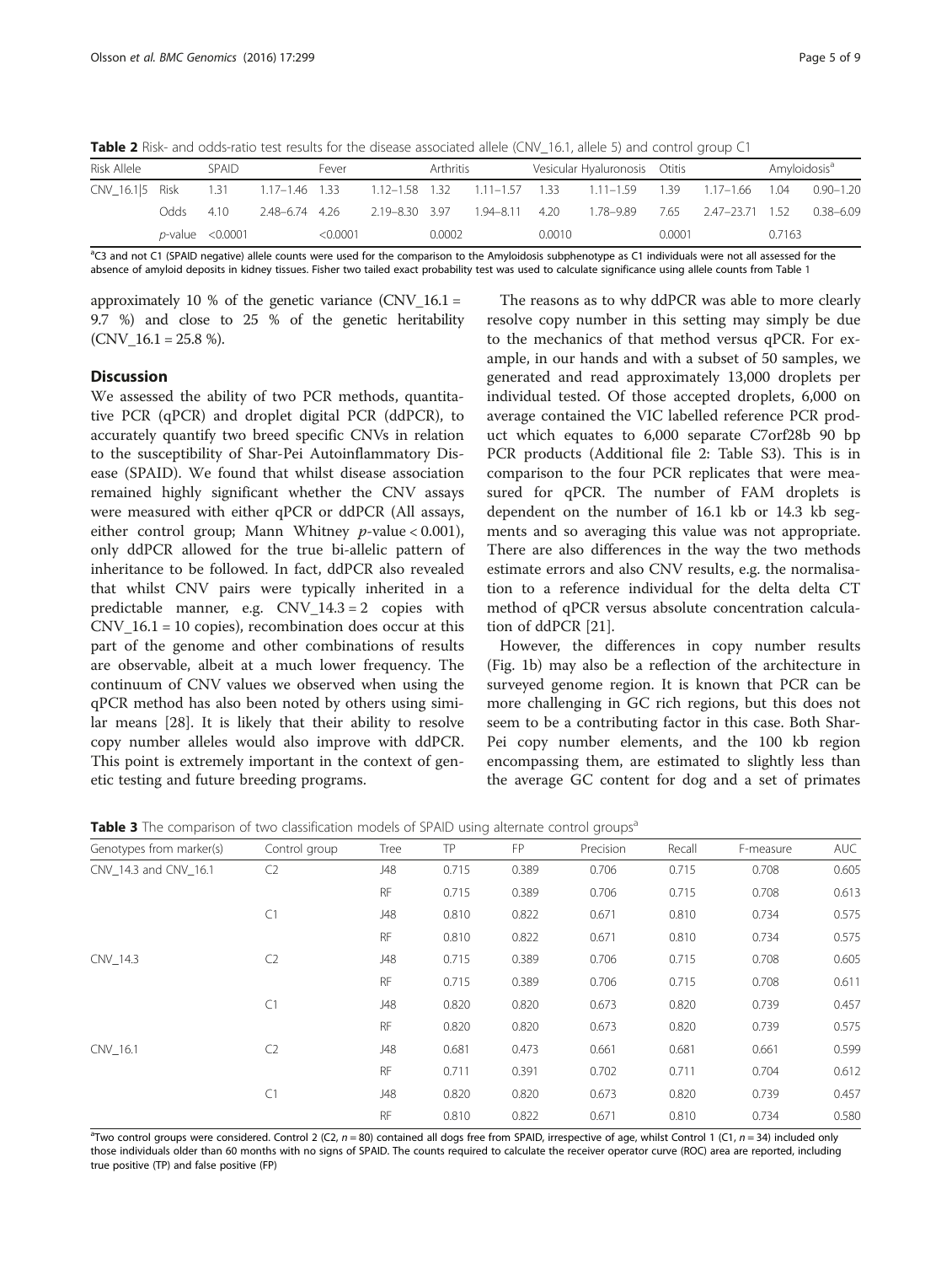(36 % versus 41 % in dog, 43 % in human and 42 % in chimpanzee and macaque [\[29](#page-8-0)]). It seems more likely that there are complex secondary structure issues that are resolved when the target genomic DNA is digested into small five kb blocks as part of the ddPCR protocol. This may facilitate easier primer binding and product elongation.

Shar-Pei Autoinflammatory Disease (SPAID) is both a phenotypically and genetically complex condition [\[20](#page-7-0)]. The 16.1 kb CNV is the marker most associated with disease, explaining 25 % of the genetic heritability in the studied population, however it is the interplay between this genomic region and as yet other undiscovered genes, plus the effect of the dog's environment, that ultimately determines that individual's clinical disease status.

In summary, carrying the CNV\_16.1|5 allele will increase a dog's odds of developing disease by four-fold (Table [2](#page-4-0)), but this predictive measure does not mean that the same carrier will present with clinical disease, be it fever, arthritis, otitis, vesicular hyaluronosis or amyloidosis. For that reason, we would suggest that the results of the CNV\_16.1 measurement be used to inform mating strategies, preferentially breeding a homozygous  $CNV_16.1|5$  individual (i.e.  $CNV_16.1 = 10$  copies) with either a CNV\_16.1 heterozygote (i.e. CNV\_16.1 = 6 copies) or  $CNV_16.1|1$  homozygote (i.e.  $CNV_16.1 = 2$  copies). However, there appear to be very few CNV\_16.1|1 homozygotes  $(CNV_16.1 = 2 \text{ copies})$  in the general population; we found only 16 within our tested set of 327 Shar-Pei. Whilst it may seem prudent to use these individuals widely in order to quickly reduce the number of homozygous CNV\_16.1|5 dogs, this may have dire results for the breed. The overuse of CNV\_16.1|1 homozygotes could serve to reduce the overall genetic diversity of the breed and perhaps even enrich for as yet unknown diseases.

#### Conclusions

These results clearly illustrate the potential for ddPCR to quantify the true count of alleles at CNVs. This gain of precision revealed a previously unknown pattern of allele segregation for two Shar-Pei Specific CNVs and in doing so allowed for the evaluation of a genetic test. This test could now be used in carefully managed breeding programs to methodically reduce the number of individuals carrying the disease associate allele (CNV\_16.1|5) without dramatically reducing the breed's overall genetic variation.

#### Method

#### SPAID phenotype characterisation

Purebred pet Shar-Pei were sampled from France, the Netherlands, Sweden and the United States following owner consent and ethical approvals (See Declaration).

Owners submitted a standardised questionnaire regarding the overall health of their animal. Where possible they also provided detailed medical records and pedigree information. This information was compiled, and in conjunction with veterinarians, used to determine an individual's case or control status. As per Olsson et al. [\[20](#page-7-0)], cases were defined based on the clinical signs of SPAID. These were, SPAID (S,  $n = 155$ ): Any one or more of the five inflammatory signs of SPAID; Fever (F,  $n = 114$ ): Recurrent bouts of fever lasting 6–72 h with no underlying infection; Arthritis (Ar,  $n = 79$ ): Recurrent or prolonged bouts of joint (hock) inflammation with no known underlying infection; Vesicular Hyaluronosis (V,  $n = 44$ ): Dermatological vesicular changes to the skin leading to recurrent or persistent secondary inflammation; Otitis (O,  $n = 34$ ): Recurrent or chronic inflammation of the ears; Amyloidosis (Am,  $n = 31$ ): Congo Red stained amyloid deposits observed in a post mortem kidney biopsy. These categories were not discrete (Additional file [2](#page-6-0): Table S2).

Three control groups were defined. The first, Control 1 (C1,  $n = 34$ ), encompassed individuals older than 60 months with no signs of SPAID, whilst Control 2  $(C2, n = 80)$  was more relaxed and contained all dogs free from SPAID, irrespective of age. Control 3 (C3,  $n = 17$ ) was specific for the sub-phenotype of Amyloidosis and included only those healthy individuals that were negative for Congo Red stained amyloid deposits in post mortem kidney tissue and were also free from a clinical history of unexplained inflammation. Additional pedigree material  $(n = 92,$  Additional file [1:](#page-6-0) Table S1) was used to test the stability and transmission of both CNVs assayed.

#### Genotyping and genetic analysis

Two breed-specific copy number variants were identified in Olsson et al., [\[14\]](#page-7-0). These were termed Traditional (14.3 kb; CanFam3.1 chr13:20,706,841-20,721,149) and Meatmouth (16.1 kb; CanFam3.1 chr13: 20,709,024- 20,725,124). To aid clarity, in this manuscript they are named CNV\_14.3 and CNV\_16.1 to reflect their length as opposed to Shar-Pei breed subtypes.

Olsson et al., [[14\]](#page-7-0) designed two assay sets (primer pair and fluorescently labelled probe) that are also utilised in the current analysis. The first was unique to CNV\_16.1, Assay-CNV-E, and the second acts as a housekeeper for normalisation, Assay-C7orf28b. Two new assay pairs were designed for the current work. One set was designed to a unique region of CNV\_14.3, Assay-CNV-East, and the other is an additional set for CNV\_16.1, Assay-CNV-759. All primer and probe assay sets are listed in Additional file [2](#page-6-0): Table S3 and illustrated in Fig. [1](#page-2-0).

We utilised two methodologies, quantitative real-time PCR (qPCR) and droplet digital PCR (ddPCR) to estimate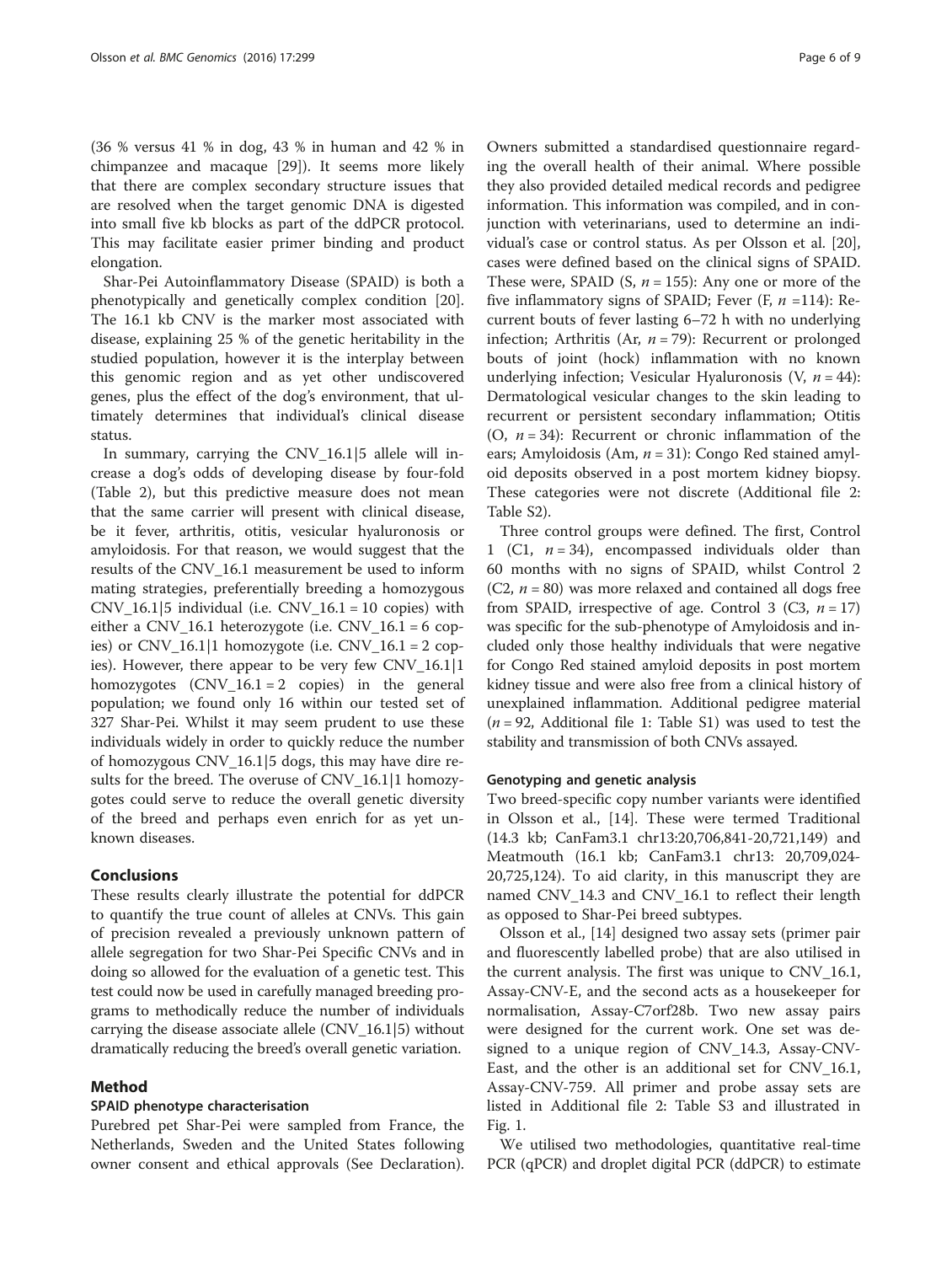<span id="page-6-0"></span>the number of CNV\_14.3 and CNV\_16.1 copies present in each DNA sample tested. For qPCR, the  $(\Delta \Delta CT)$  relative quantification method and a reference individual with known copy number status (German Shepherd 95, GSP95, Additional file 1: Table S1) was used. The multiplex reaction contained a primer limited target copy number assay for one of the following target assays, Assay-CNV-East or Assay-CNV-759 or Assay-CNV-E, plus the housekeeper assay, Assay-C7orf28b. A target assay comprised 300nM of forward and reverse primer plus 250nM of FAM labelled probe (LifeTechnologies) whilst the housekeeper contained 900nM of forward and reverse primer plus 250nM of VIC labelled probe (Life-Technologies). These multiplex reactions were performed in quadruplet using 10 ng of gDNA, Genotyping Master Mix (LifeTechnologies) and a 7900HT Real-Time PCR machine (LifeTechnologies) following manufacturers specifications.

For ddPCR, absolute quantification was performed using 15 ng of DraI (NEB) pre-restriction digested DNA in a 20ul reaction mix containing 1x ddPCR Supermix for Probes (BioRad) with 900nM target and reference primers and 250nM of target and reference probes. The primers and probes were the same used for qPCR (Additional file 2: Table S3). The ddPCR reaction mix was portioned into oil droplets following the manufacturer's (BioRad) specifications [\[30\]](#page-8-0), amplified at 58 °C in a C1000 Touch thermocycler (BioRad) and quantified using a QX100 instrument (BioRad). QuantaSoft v1.3.1.0 was used for the visualisation of digital droplet results and for the calculation of template per droplet based on a Poisson distribution.

#### Statistical analysis

In order to assess the utility of either Assay-CNV-E or Assay-CNV-759 as a diagnostic test for SPAID, we used the allelic values of each assay as variables and constructed predictive models using WEKA software [\[27\]](#page-7-0). We built the models using two different statistical-learning algorithms: J48 implementation [\[27\]](#page-7-0) of Quinlan's [\[31\]](#page-8-0) C4.5 decision trees and Breiman's [[26](#page-7-0)] Random Forest (RF). The two models were selected to overcome any biases in classifier choice. RF-based classifiers have proven robust and reliable on most types of data and as such have become the primary algorithm of choice. RFs, being an ensemble method, provide only a limited insight into the actual classification process in their basic version. This limits our ability to obtain additional insight into the nature of the modelled phenomenon. For this reason we also constructed an extra set of classifiers using another popular and robust statistical-learning algorithm, decision trees. Both types of classifiers were evaluated in a standard 10 fold cross-validation.

#### Genome wide association study

Bialellic results from the ddPCR CNV\_16.1 assay were combined with existing Illumina CanineHD array data [\[20](#page-7-0)] for the available 155 SPAID cases and 34 control individuals. GenABEL v1.7-2 [\[32\]](#page-8-0) in R v2.15.0 was used to perform the analysis. Quality control involved tests for missing genotype calls for single SNP and individuals (<5 %), minor allele frequency  $( $0.05$ )$  and strong deviations from Hardy-Weinberg Equilibrium (HWE,  $p > 1 \times 10^{-8}$ ). A FDR rate of 0.2 was applied to the controls. From the starting set of 173,663 markers genotyped, 109,966 remained for analysis. To correct for population stratification, a polygenic mixed model was fitted which encompassed the Identity-By-State matrix.

#### Ethics statement

Samples were collected following owner consent and with the following ethical approvals: DEC Utrecht University Ethical Committee, permit #10813; Ethical Board for Experimental Animals in Uppsala, permit #C103/10; Massachusetts Institute of Technology Committee for Animal Care, permit #0910-074-13.

#### Availability of data and material

The dataset supporting the conclusions of this article is included within the article (and its additional files).

#### Additional files

[Additional file 1: Table S1.](dx.doi.org/10.1186/s12864-016-2619-0) Summary information for each individual included in the current study. (XLSX 69 kb)

[Additional file 2: Table S2.](dx.doi.org/10.1186/s12864-016-2619-0) Phenotypic overlap observed within the genetic test cohort. Table S3. Primers and Probes used in analysis. Figure S1. Illustrative plots for two individuals showing the results obtained for each assay and methodology. Figure S2. Five pedigrees illustrating the segregation of copy number variant (CNV) alleles. Figure S3. The relationship of increased HAS2 and HAS2as gene expression with increased CNV\_16.1 copy number holds with droplet digital PCR (ddPCR) CNV measures. (DOCX 1628 kb)

#### Abbreviations

aCGH: array comparative genomic hybridisation; AMY2B: amylase, alpha 2B; AUC: area under the curve; CNV: copy number variant; DAMP: danger associated molecular pattern; ddPCR: droplet digital polymerase chain reaction; FDR: False discovery rate; FGF3, FGF4 and FGF19: Fibroblast Growth Factor 3, 4 and 19; FISH: fluorescence in situ hybridisation; GWAS: genome wide association analysis; HA: hyaluronan; HAS2: Hyaluronan Synthase 2; HWE: Hardy-Weinberg Equilibrium; kb: kilobase; LD: linkage disequilibrium; MLPA: multiplex ligation-dependent probe amplification; nM: nanomolar; PCR: polymerase chain reaction; qPCR: quantitative polymerase chain reaction; RF: random forest; SNP: single nucleotide polymorphisms; SPAID: Shar-Pei Autoinflammatory Disease.

#### Competing interests

The authors disclose the following: Caroline Dufaure de Citres and Anne Thomas are employed by ANTAGENE and Mia Olsson, Linda Tintle, Kerstin Lindblad-Toh and Jennifer Meadows have filed a patent (Y/Ref. BI-2012/088; O/Ref. BINS.P0002US SN 13/161,213) related to the current material. The authors state that these interests do not alter their adherence to policies on sharing data and materials.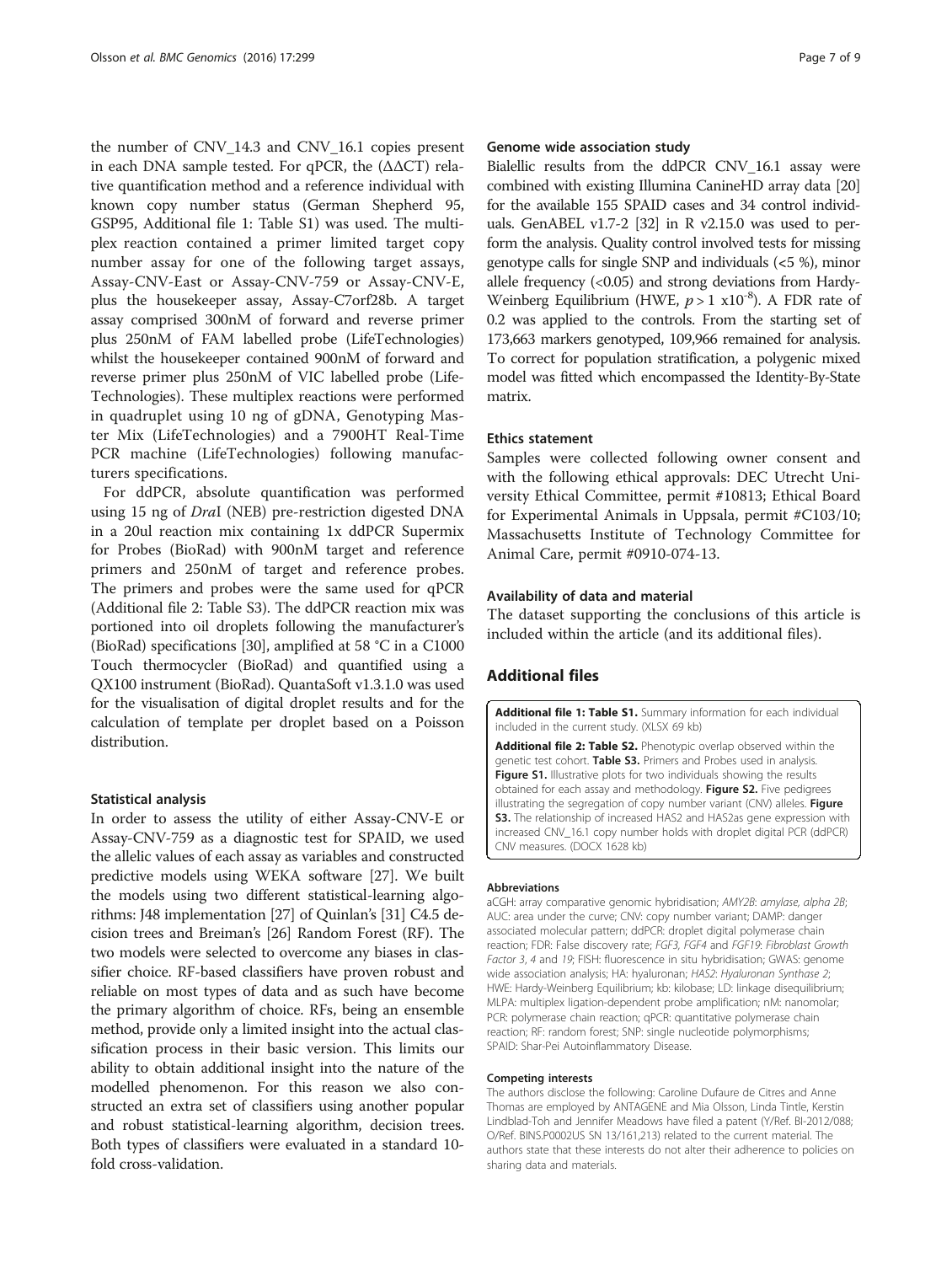#### <span id="page-7-0"></span>Authors' contributions

Conceived and designed the experiments: JRSM, MKi. Performed the experiments: MKo, AT, CDdC, MKi, ÅK, JJ, JA, JRSM, MO. Analysed the data: MKi, MO, JRSM. Contributed reagents/materials/analysis tools: JRSM, AT, CDdC, PL, ÅH, LT, KLT. Wrote the paper: JRSM. All authors read and approved the final manuscript.

#### Acknowledgements

We thank the global community of Shar-Pei owners, breeders, breed clubs and veterinarians who supported this study and contributed samples. Max Fels, Tekla Kolbow and Sabine Bolte are acknowledged for their technical assistance. Canine sample collection was facilitated by the Cani-DNA biobank (France) and the Canine Biobank at Uppsala University and the Swedish University of Agricultural Sciences (Sweden).

#### Funding

JRSM was supported by the Swedish Research Council, FORMAS (221-2012- 1531). French samples were collected by the Cani-DNA biobank which is part of the CRB-Anim infrastructure, ANR-11-INBS-0003, funded by the French National Research Agency in the frame of the 'Investing for the Future' program. These funding sources did not play a role in the design, analysis or interpretation of results.

#### Author details

<sup>1</sup>Department of Medicine, Rheumatology Unit, Karolinska Institute, Stockholm, Sweden. <sup>2</sup>Department of Medical Biochemistry and Microbiology, Science for Life Laboratory, Uppsala University, Uppsala, Sweden. <sup>3</sup>Department of Clinical Sciences of Companion Animals, Utrecht University, Utrecht, Netherlands. <sup>4</sup>Broad Institute of MIT and Harvard, Boston, MA, USA.<br><sup>5</sup>LUNAM University Onisis, AMaROC Unit, Nantos E 44307, Especo. LUNAM University, Oniris, AMaROC Unit, Nantes F-44307, France. 6 ANTAGENE Animal Genetics Laboratory, La Tour de Salvagny, Lyon 69, France. <sup>7</sup>Department of Clinical Sciences, Swedish University of Agricultural Sciences, Uppsala, Sweden. <sup>8</sup>Wurtsboro Veterinary Clinic, Wurtsboro, New York, USA.

#### Received: 15 December 2015 Accepted: 13 April 2016 Published online: 23 April 2016

#### References

- Axelsson E, Ratnakumar A, Arendt ML, Maqbool K, Webster MT, Perloski M, Liberg O, Arnemo JM, Hedhammar A, Lindblad-Toh K. The genomic signature of dog domestication reveals adaptation to a starch-rich diet. Nature. 2013;495(7441):360–4.
- Lou H, Lu Y, Lu D, Fu R, Wang X, Feng Q, Wu S, Yang Y, Li S, Kang L, Guan Y, Hoh BP, Chung YJ, Jin L, Su B, Xu S. A 3.4-kb Copy-Number Deletion near EPAS1 Is Significantly Enriched in High-Altitude Tibetans but Absent from the Denisovan Sequence. Am J Hum Genet. 2015;97(1):54–66.
- 3. Radke DW, Lee C. Adaptive potential of genomic structural variation in human and mammalian evolution. Brief Funct Genomics. 2015;14(5):358–68.
- 4. Sudmant PH, Mallick S, Nelson BJ, Hormozdiari F, Krumm N, Huddleston J, Coe BP, Baker C, Nordenfelt S, Bamshad M, Jorde LB, Posukh OL, Sahakyan H, Watkins WS, Yepiskoposyan L, Abdullah MS, Bravi CM, Capelli C, Hervig T, Wee JT, Tyler-Smith C, van Driem G, Romero IG, Jha AR, Karachanak-Yankova S, Toncheva D, Comas D, Henn B, Kivisild T, Ruiz-Linares A, Sajantila A, Metspalu E, Parik J, Villems R, Starikovskaya EB, Ayodo G, Beall CM, Di Rienzo A, Hammer MF, Khusainova R, Khusnutdinova E, Klitz W, Winkler C, Labuda D, Metspalu M, Tishkoff SA, Dryomov S, Sukernik R, Patterson N, Reich D, Eichler EE. Global diversity, population stratification, and selection of human copy-number variation. Science. 2015;349(6253):aab3761.
- 5. Molin AM, Berglund J, Webster MT, Lindblad-Toh K. Genome-wide copy number variant discovery in dogs using the CanineHD genotyping array. BMC Genomics. 2014;15:210.
- 6. Nicholas TJ, Cheng Z, Ventura M, Mealey K, Eichler EE, Akey JM. The genomic architecture of segmental duplications and associated copy number variants in dogs. Genome Res. 2009;19(3):491–9.
- 7. Nicholas TJ, Baker C, Eichler EE, Akey JM. A high-resolution integrated map of copy number polymorphisms within and between breeds of the modern domesticated dog. BMC Genomics. 2011;12:414.
- Ramirez O, Olalde I, Berglund J, Lorente-Galdos B, Hernandez-Rodriguez J, Quilez J, Webster MT, Wayne RK, Lalueza-Fox C, Vilà C, Marques-Bonet T.

Analysis of structural diversity in wolf-like canids reveals post-domestication variants. BMC Genomics. 2014;15:465.

- 9. Stankiewicz P, Lupski JR. Structural variation in the human genome and its role in disease. Annu Rev Med. 2010;61:437–55.
- 10. Zarrei M, MacDonald JR, Merico D, Scherer SW. A copy number variation map of the human genome. Nat Rev Genet. 2015;16(3):172–83.
- 11. Chen WK, Swartz JD, Rush LJ, Alvarez CE. Mapping DNA structural variation in dogs. Genome Res. 2009;19(3):500–9.
- 12. Alvarez CE, Akey JM. Copy number variation in the domestic dog. Mamm Genome. 2012;23:144–63.
- 13. Salmon Hillbertz NH, Isaksson M, Karlsson EK, Hellmén E, Pielberg GR, Savolainen P, Wade CM, von Euler H, Gustafson U, Hedhammar A, Nilsson M, Lindblad-Toh K, Andersson L, Andersson G. Duplication of FGF3, FGF4, FGF19 and ORAOV1 causes hair ridge and predisposition to dermoid sinus in Ridgeback dogs. Nat Genet. 2007;39(11):1318–20.
- 14. Olsson M, Meadows JR, Truvé K, Rosengren Pielberg G, Puppo F, Mauceli E, Quilez J, Tonomura N, Zanna G, Docampo MJ, Bassols A, Avery AC, Karlsson EK, Thomas A, Kastner DL, Bongcam-Rudloff E, Webster MT, Sanchez A, Hedhammar A, Remmers EF, Andersson L, Ferrer L, Tintle L, Lindblad-Toh K. A novel unstable duplication upstream of HAS2 predisposes to a breeddefining skin phenotype and a periodic fever syndrome in Chinese Shar-Pei dogs. PLoS Genet. 2011;7(3):e1001332.
- 15. Itano N, Kimata K. Mammalian hyaluronan synthases. IUBMB Life. 2002;54:195–9.
- 16. Docampo MJ, Zanna G, Fondevila D, Cabrera J, López-Iglesias C, Carvalho A, Cerrato S, Ferrer L, Bassols A. Increased HAS2-driven hyaluronic acid synthesis in shar-pei dogs with hereditary cutaneous hyaluronosis (mucinosis). Vet Dermatol. 2011;22:535–45.
- 17. Zanna G, Fondevila D, Bardagí M, Docampo MJ, Bassols A, Ferrer L. Cutaneous mucinosis in shar-pei dogs is due to hyaluronic acid deposition and is associated with high levels of hyaluronic acid in serum. Vet Dermatol. 2008;19(5):314–8.
- 18. Zanna G, Docampo MJ, Fondevila D, Bardagí M, Bassols A, Ferrer L. Hereditary cutaneous mucinosis in shar pei dogs is associated with increased hyaluronan synthase-2 mRNA transcription by cultured dermal fibroblasts. Vet Dermatol. 2009;20:377–82.
- 19. Yamasaki K, Muto J, Taylor KR, Cogen AL, Audish D, Bertin J, Grant EP, Coyle AJ, Misaghi A, Hoffman HM, Gallo RL. NLRP3/cryopyrin is necessary for interleukin-1beta (IL-1beta) release in response to hyaluronan, an endogenous trigger of inflammation in response to injury. J Biol Chem. 2009;284:12762–71.
- 20. Olsson M, Tintle L, Kierczak M, Perloski M, Tonomura N, Lundquist A, Murén E, Fels M, Tengvall K, Pielberg G, Dufaure de Citres C, Dorso L, Abadie J, Hanson J, Thomas A, Leegwater P, Hedhammar Å, Lindblad-Toh K, Meadows JR. Thorough investigation of a canine autoinflammatory disease (AID) confirms one main risk locus and suggests a modifier locus for amyloidosis. PLoS One. 2013;8(10):e75242.
- 21. Pinheiro LB, Coleman VA, Hindson CM, Herrmann J, Hindson BJ, Bhat S, Emslie KR. Evaluation of a droplet digital polymerase chain reaction format for DNA copy number quantification. Anal Chem. 2012;84:1003–11.
- 22. Gutiérrez-Aguirre I, Rački N, Dreo T, Ravnikar M. Droplet digital PCR for absolute quantification of pathogens. Methods Mol Biol. 2015;1302:331–47.
- 23. Hindson BJ, Ness KD, Masquelier DA, Belgrader P, Heredia NJ, Makarewicz AJ, Bright IJ, Lucero MY, Hiddessen AL, Legler TC, Kitano TK, Hodel MR, Petersen JF, Wyatt PW, Steenblock ER, Shah PH, Bousse LJ, Troup CB, Mellen JC, Wittmann DK, Erndt NG, Cauley TH, Koehler RT, So AP, Dube S, Rose KA, Montesclaros L, Wang S, Stumbo DP, Hodges SP, Romine S, Milanovich FP, White HE, Regan JF, Karlin-Neumann GA, Hindson CM, Saxonov S, Colston BW. High-throughput droplet digital PCR system for absolute quantitation of DNA copy number. Anal Chem. 2011;83(22):8604–10.
- 24. Te SH, Chen EY, Gin KY. Multiplex assay for two bloom-forming cyanobacteria, Cylindrospermopsis and Microcystis - A comparison between qPCR and ddPCR. Appl Environ Microbiol. 2015;81(15):5203–11.
- 25. Hindson CM, Chevillet JR, Briggs HA, Gallichotte EN, Ruf IK, Hindson BJ, Vessella RL, Tewari M. Absolute quantification by droplet digital PCR versus analog real-time PCR. Nat Methods. 2013;10:1003–5.
- 26. Breiman L. Random Forests. Mach Learn. 2001;45(1):5–32.
- 27. Hall M, Frank E, Holmes G, Pfahringer B, Reutemann P, Witten IH. The WEKA Data Mining Software: An Update. SIGKDD Explorations. 2009;11(1):10–18.
- 28. Metzger J, Distl O. A study of Shar-Pei dogs refutes association of the 'meatmouth' duplication near HAS2 with Familial Shar-Pei Fever. Anim Genet. 2014;45(5):763–4.